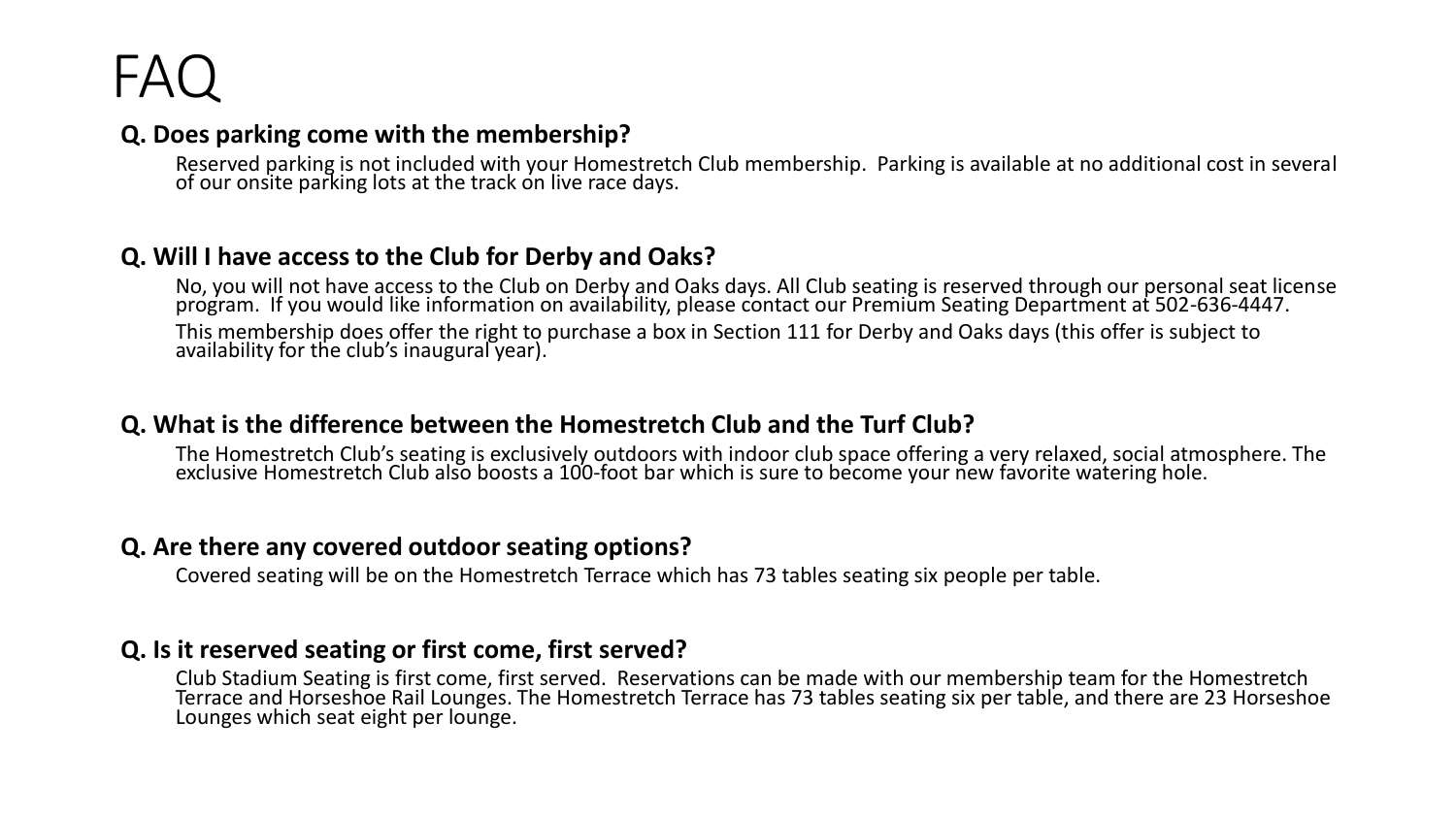#### **Q. Are there different levels of membership?**

No, in our inaugural year we will not have different levels of membership.

#### **Q. If I buy a membership can anyone use it?**

If you are unable to attend an event date, you may digitally transfer your ticket for that event to another guest.

#### **Q. Can I bring my children and if so, do they need a pass?**

Yes you can bring your children but because the club is all-inclusive, there is a small fee to cover food and beverage.

#### **Q. Can I add a spouse or friend to my membership?**

This is a single membership and a spouse or friend can purchase an additional membership if available.

# **Q. What is the dress code? Can I wear jeans and shorts?**

The dress code is relaxed, and you can wear jeans and shorts.

# **Q. You say food is included, but what type of food?**

There will be a variety of food offerings on the Homestretch Club chef's table that will change from day-to-day. Note: Due to ongoing supply chain issues related to COVID 19, the exact menu items will be chosen closer to each event day.

#### **Q. How many members will the club have?**

A limited number of memberships will be sold in the inaugural year to maintain the Club's exclusivity.

# **Q. Will I have access to the 3rd floor clubhouse with membership?**

Yes, you will have access to the 3<sup>rd</sup> floor clubhouse on all days except for Derby and Oaks days.